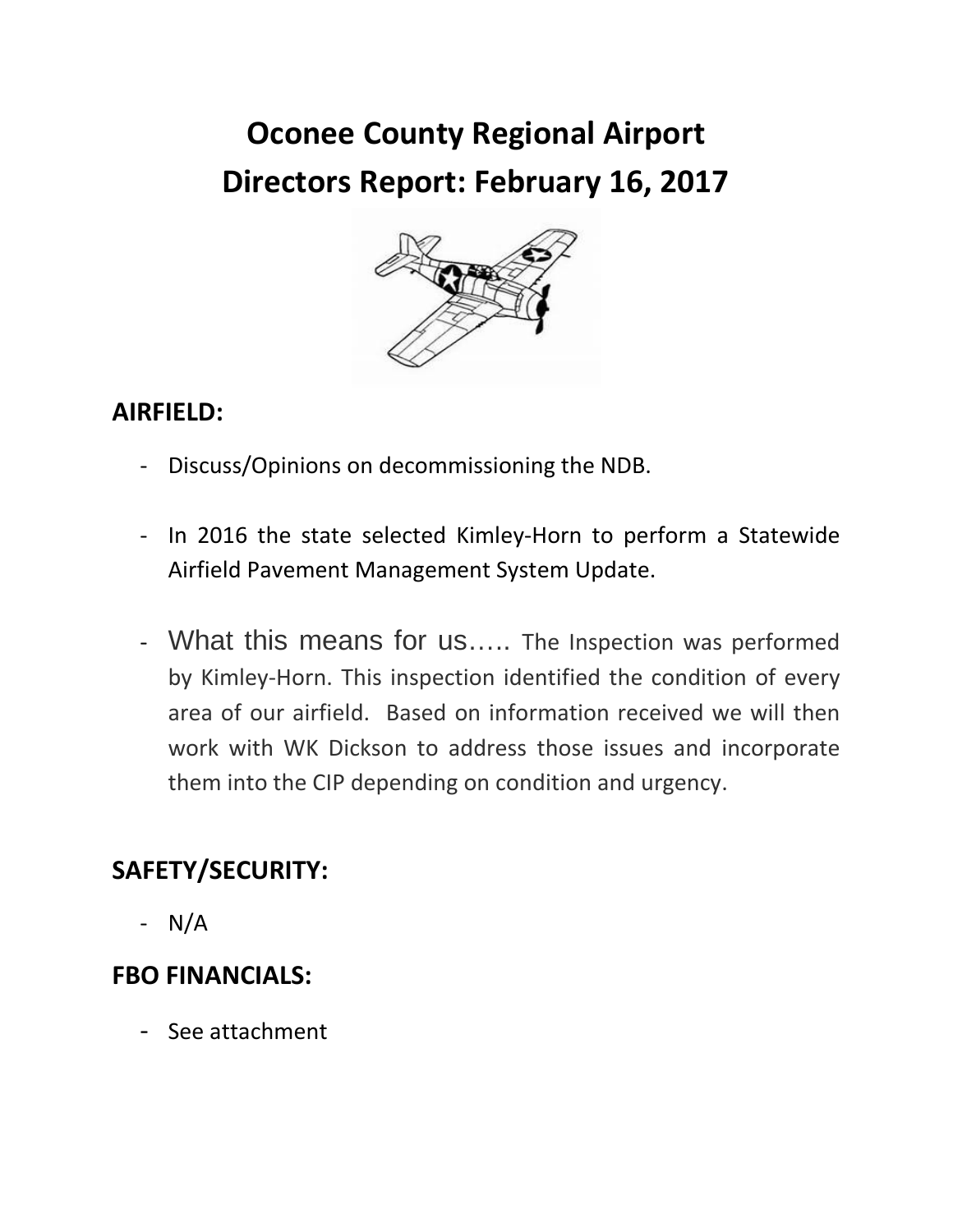## **CAPITAL PROJECTS:**

- WK Dickson will give a brief presentation of the Terminal Area Plan and Capital Projects under Secondary items.

# **TERMINAL/FACILITIES:**

- Replaced all the lights in the maintenance hangar with LED.
- Fuel Farm progress, cleaning and quote.
- Carpet Cleaned.
- Trees removed and ideas for that area discussion.
- Planter moved in terminal and carpet replaced.
- Pilot- Crew Room rework.

## **PERSONNEL:**

- Seven applicants were chosen to interview for the part-time position. Those interviews have been completed and the position was offered to Anthony Wayland, which he accepted.

Anthony is a college student and a Civil Air Patrol member. He has 30 hours of flying time and is working on his private Pilot Certificate. Anthony currently is in the training phase of this position. We are glad to have him join our team.

Meet and greet him if you have a chance.